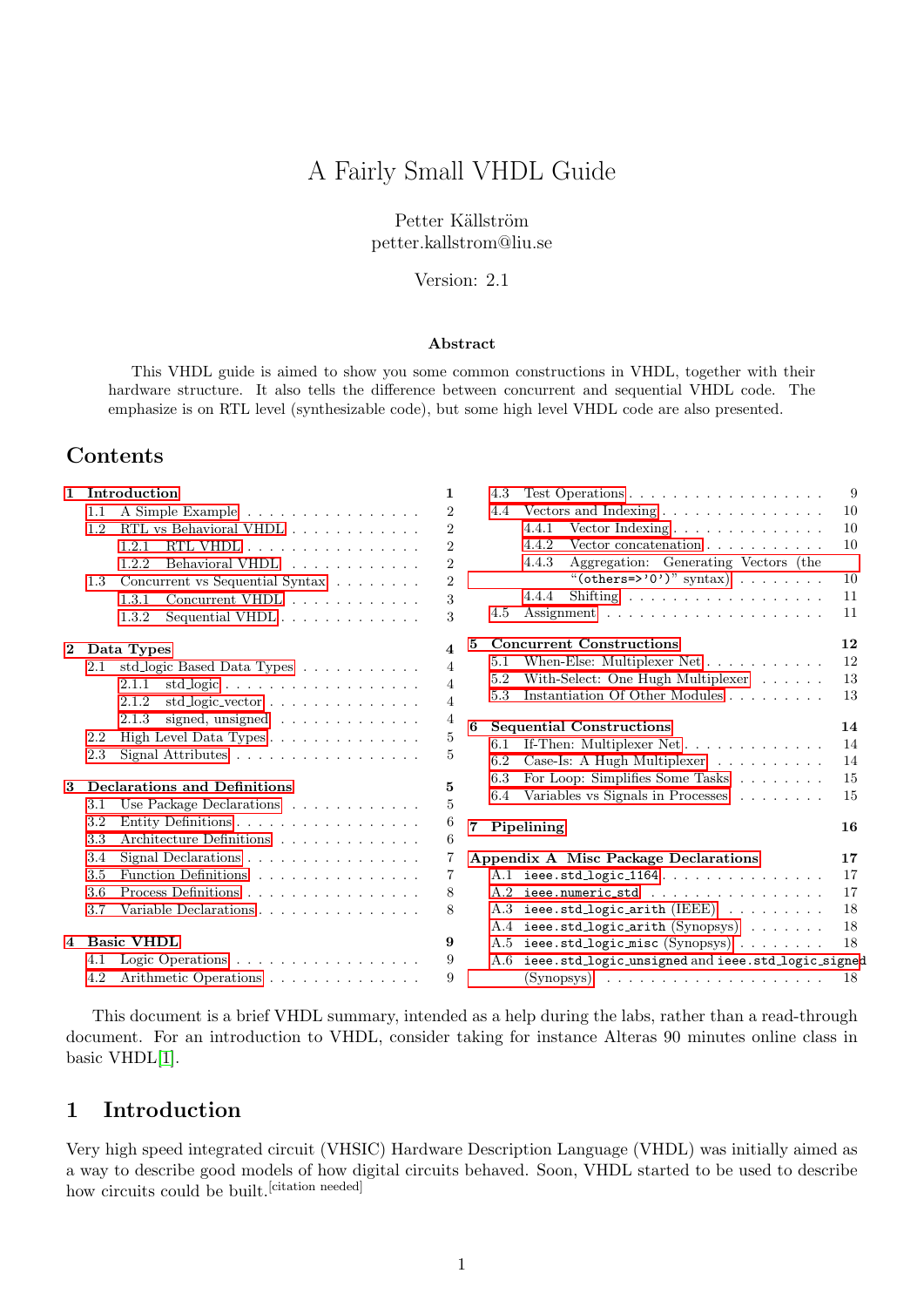## <span id="page-1-0"></span>1.1 A Simple Example

The structure of a VHDL file is depicted in Code [1.](#page-1-5)

- library  $\Rightarrow$  Gives you access to the library ieee, which contains all standard functions defined in VHDL.
- use ieee.std\_logic\_1164.all;  $\Rightarrow$  Lets you simpler access members from the package ieee.std\_logic\_1164, e.g. std\_logic.
- Comments starts with "--" on a line.
- entity ename is {defs} end entity;  $\Rightarrow$  Defines the "public" interface" of the module ename.
- port( $\{\text{pins}\}\;$ ;  $\Rightarrow$  If the module is a chip,  $\{\text{pins}\}\;$  is the pins.
- std\_logic  $\Rightarrow$  "The" data type for digital logic. Mostly '0' or '1'.
- architecture aname of ename is {decl} begin {body} end architecture  $\Rightarrow$  Defines the "engine" of module ename. {decl} contains all declaration of internal signals in the module. {body} contains the actual logic definition. aname is the name of the "engine". "RTL" stands for "Register Transfer Level".
- signal foo : std\_logic;  $\Rightarrow$  Declares an internal signal named foo of type std\_logic.
- process(clk) begin {body} end process;  $\Rightarrow$  Defines a sequential block that is "executed" on all events of the signal clk.
- if rising\_edge(clk) then {stats} end if;  $\Rightarrow$  The code "{stats}" will be "executed" only on positive clock flanks. Hence each assignment here acts as a D-type flip flop (DFF, or "D-vippa" in Swedish).
- foo  $\leq$  a and b;  $\Rightarrow$  Implement the logic AND gate, and assign the result to (the input of) a DFF.
- $y \leq foo$ ;  $\Rightarrow$  Y is continuously assigned the value of signal foo. E.g., directly connected to foo.

## <span id="page-1-1"></span>1.2 RTL vs Behavioral VHDL

VHDL can, in some sense, be divided into RTL and behavioral code.

## <span id="page-1-2"></span>1.2.1 RTL VHDL

RTL ("Register Transfer Level") code can be directly synthesized into hardware, in terms of gates, registers etc. This is exemplified throughout the documentation.

## <span id="page-1-3"></span>1.2.2 Behavioral VHDL

In addition to what can be described as RTL code, the behavioral models can use much more complex constructions. A few examples;

- Sequential execution tricks;
	- Pause execution somewhere (e.g. wait until  $ack='1$ <sup>'</sup>;).
- Time effects;
	- Assign signals after a certain amount of time  $(y \leq x \text{ or } z \text{ after } 10 \text{ns};)$ .
	- Pause execution for some time (wait for 30ns;).

## <span id="page-1-4"></span>1.3 Concurrent vs Sequential Syntax

The architecture body contains concurrent and sequential code. Some syntax is the same in both cases, but more advanced language constructions have different syntaxes.

<span id="page-1-5"></span>Port  $\overline{\mathsf{h}\,\mathsf{n}}$ library ieee; use ieee.std\_logic\_1164.all; -- this is a comment entity and\_dff is port(clk : in std\_logic; a,b : in std\_logic; y : out std\_logic); end entity; architecture rtl of and\_dff is signal foo : std\_logic; begin process(clk) begin if rising\_edge(clk) then foo  $\leq$  a and b; end if; end process;  $y \leq f$ oo; end architecture;

Code 1: A simple VHDL example.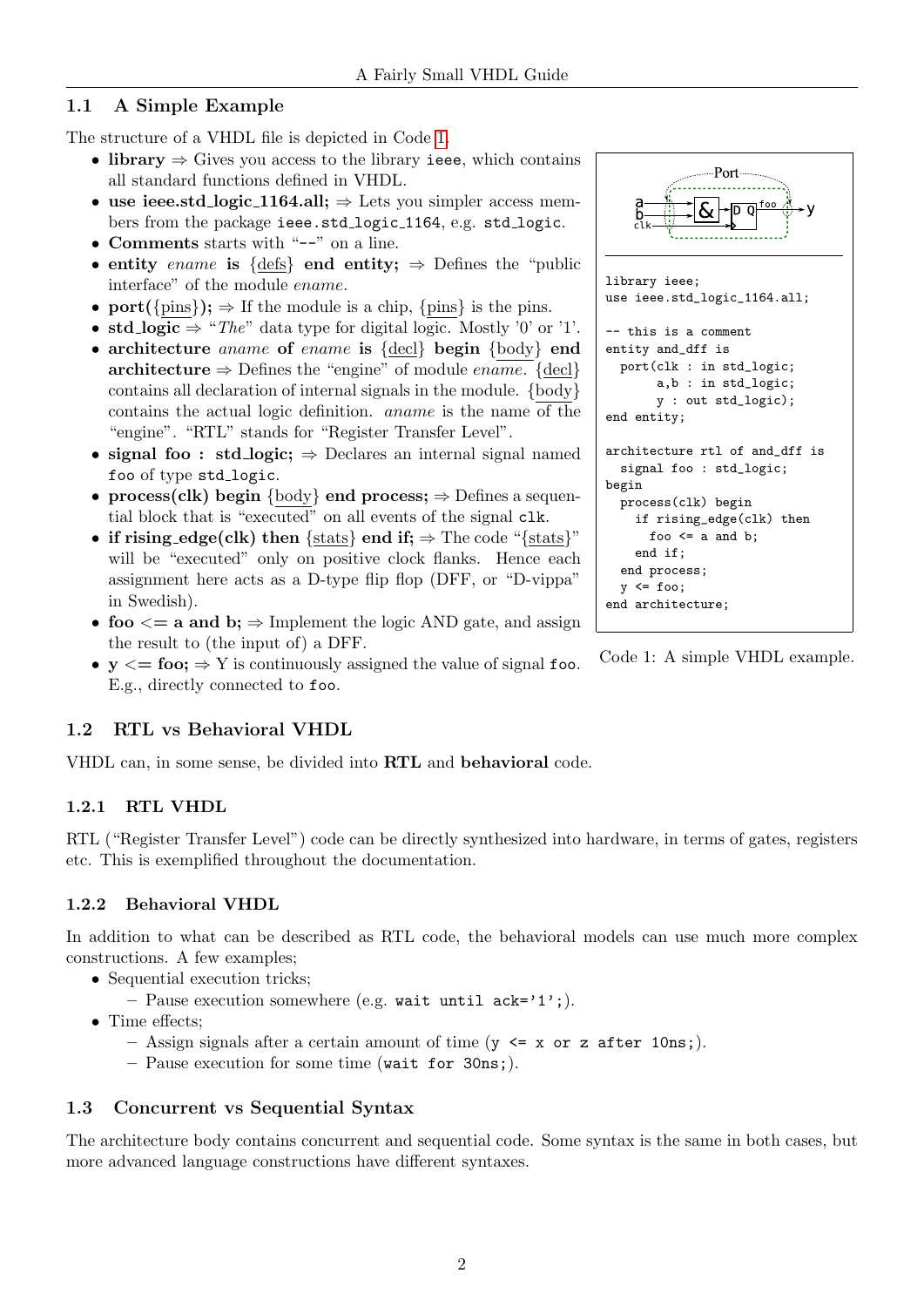By default, the code in the architecture is concurrent, which means all statements are executed in parallel, all the time (and hence, it does not matter in which order you write them). You can have processes, and within those, the code is sequential.

#### <span id="page-2-0"></span>1.3.1 Concurrent VHDL

Remember that you want to create hardware. The hardware is there all the time. If you have 200 gates, all 200 gates will "execute" the incoming signal continuously. You describe the different gates using a number of statements, but it does not matter in which order the statements are written (in most cases).

Concurrent VHDL should always generate combinational  $logic<sup>1</sup>$  $logic<sup>1</sup>$  $logic<sup>1</sup>$ .

<span id="page-2-3"></span>Code [2](#page-2-3) shows three ways of writing the logic net in (d). (a) and (b) are exactly the same thing, while (c) will not define the intermediate signal x.

| $ y \leq x$ and c; $ x \leq a$ or b; | $\frac{1}{x} \leq a$ or b; $\frac{1}{y} \leq x$ and c; $\frac{1}{y} \leq (a \text{ or } b)$ and c; $\frac{a}{b}$ $\geq 1$ |  |
|--------------------------------------|---------------------------------------------------------------------------------------------------------------------------|--|
|                                      |                                                                                                                           |  |

Code 2: Some examples of the same thing.

#### <span id="page-2-1"></span>1.3.2 Sequential VHDL

In processes the code is sequential.

<span id="page-2-4"></span>You can have processes that generates only combinational signals, but we do not recommend those constructions. Instead, we recommend processes that looks like those in Code [3,](#page-2-4) where a DFF is implemented with (a) asynchronous reset and (b) synchronous reset.

| process(clk) begin       |
|--------------------------|
| if rising_edge(clk) then |
| if $rstn = '0'$ then     |
| $Q \leq 0$ ;             |
| else                     |
| $Q \leq D$ ;             |
| end if; $--$ rstn        |
| end if; $--$ clk         |
| end process;             |
|                          |
|                          |
|                          |

Code 3: A DFF with (a) asynchronous and (b) synchronous reset.

The signals are updated when the execution comes to the end of the process. Hence, the order of signal assignments does not matter, just like in the concurrent case. Version (a) and (b) in Code [4](#page-2-5) gives the behavior depicted in (c).

<span id="page-2-5"></span>

Code 4: Two ways of writing the same thing. Note that c is "AND:ed" with the old version of (a OR b).

<span id="page-2-2"></span><sup>&</sup>lt;sup>1</sup>There are dirty ways to generate registers or flip flops in concurrent VHDL, but we don't teach dirty codes.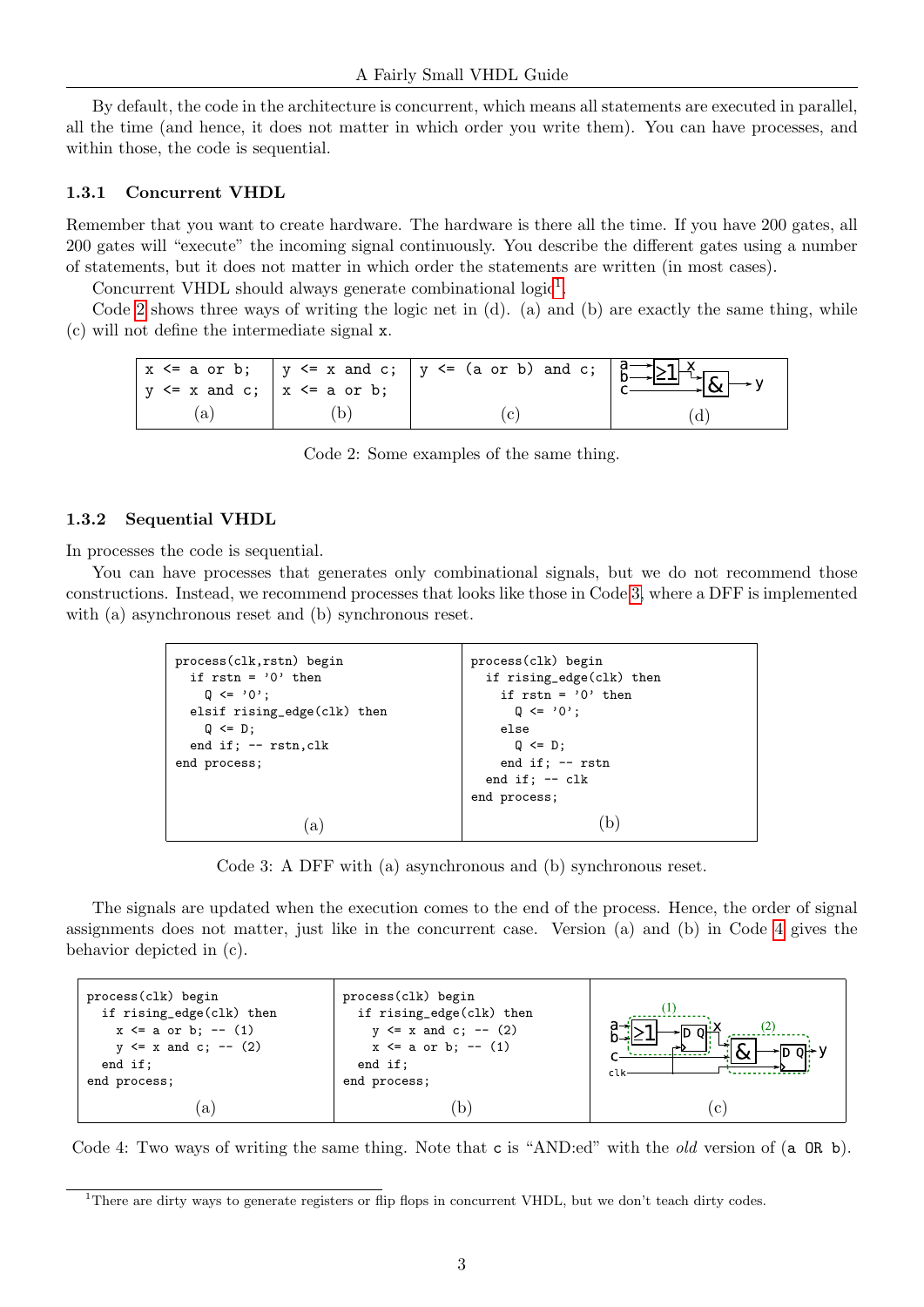## <span id="page-3-0"></span>2 Data Types

There are some data types in VHDL that is good to know about.

## <span id="page-3-1"></span>2.1 std logic Based Data Types

The package ieee.std logic 1164 contains the data type std logic, and a set of operations on this, and some derived data types from this, e.g., std\_logic\_vector.

## <span id="page-3-2"></span>2.1.1 std logic

In digital theory, you learned that the logic level can be zero or one. In VHDL, there are nine digital states for the type std\_logic.

A std logic constant is written using the ' (single citation mark), e.g. '0' or '1'.

The states of std\_logic are:

- $'0'$ ,  $'1'$  The standard zero and one.
- 'L', 'H' A kind of weak low or high, corresponds to if a resistor is pulling it toward '0' or '1'.
- $2'$  High impedance, drive neither to '0' nor to '1'. The "readers" of a signal should do this.
- $'U'$  Unknown. This is default for a signal in simulation, until the value is set.
- $W'$  Weak unknown.
- $X'$  Strong unknown, e.g. when short circuit a '0' and a '1', or performing operations on a 'U'.
- $\bullet \rightarrow -\prime$  Don't care. Used in comparisons.

There are rules for what happens in a short circuit. For instance, if you short circuit 'L' and a 'H', you will get 'W', and if you short circuit 'L' and '1', you will get '1'. 'H' and 'Z' becomes 'H', and so on.

In RTL code, you will most likely only use '0' and '1', and you should typically not short circuit anything.

### <span id="page-3-3"></span>2.1.2 std logic vector

A std logic vector is an array of std logic. It must have non-negative indices. The array spans from left to right, and the index can be increasing or decreasing.

A std logic vector constant is given using the " (double citation mark), e.g. "1001".

When you declare a signal, you specify the left most and the right most index of it, and the direction (using the to or downto keywords), e.g.:

- std\_logic\_vector(0 to 2) A three bit vector, indexed 0, 1, 2.
- std\_logic\_vector(2 downto  $0$ ) A three bit vector, indexed 2, 1, 0.
- std\_logic\_vector(5 to 200) A 196 bit vector, indexed 5, 6, 7, ..., 200.

A good (but not so widely used) practice is to use (N-1 downto 0) for vectors representing values (N bits signed or unsigned numbers), and to use (0 to N-1) for vectors representing N bits, e.g., some control bits.

If you need to type long constants, it can be handy to add some kind of delimiter, which can be done using the "b" prefix, which allows the character " $\degree$ " in the string. E.g., the constant  $10^6$ , as a 24 bit vector will be

> $10^6$  = "0000111101000010010000000"  $= b"0000_11111_0100_0010_0100_0000"$  $=$  X"0F4240" (hexadecimal)

The packages ieee.std logic signed andieee.std logic unsigned contains arithmetic operations on those.

## <span id="page-3-4"></span>2.1.3 signed, unsigned

The package ieee.numeric\_std declares the data types SIGNED and UNSIGNED, both have the same definition as std logic vector. They are treated as unsigned and two's complement signed number respectively in all arithmetic operations.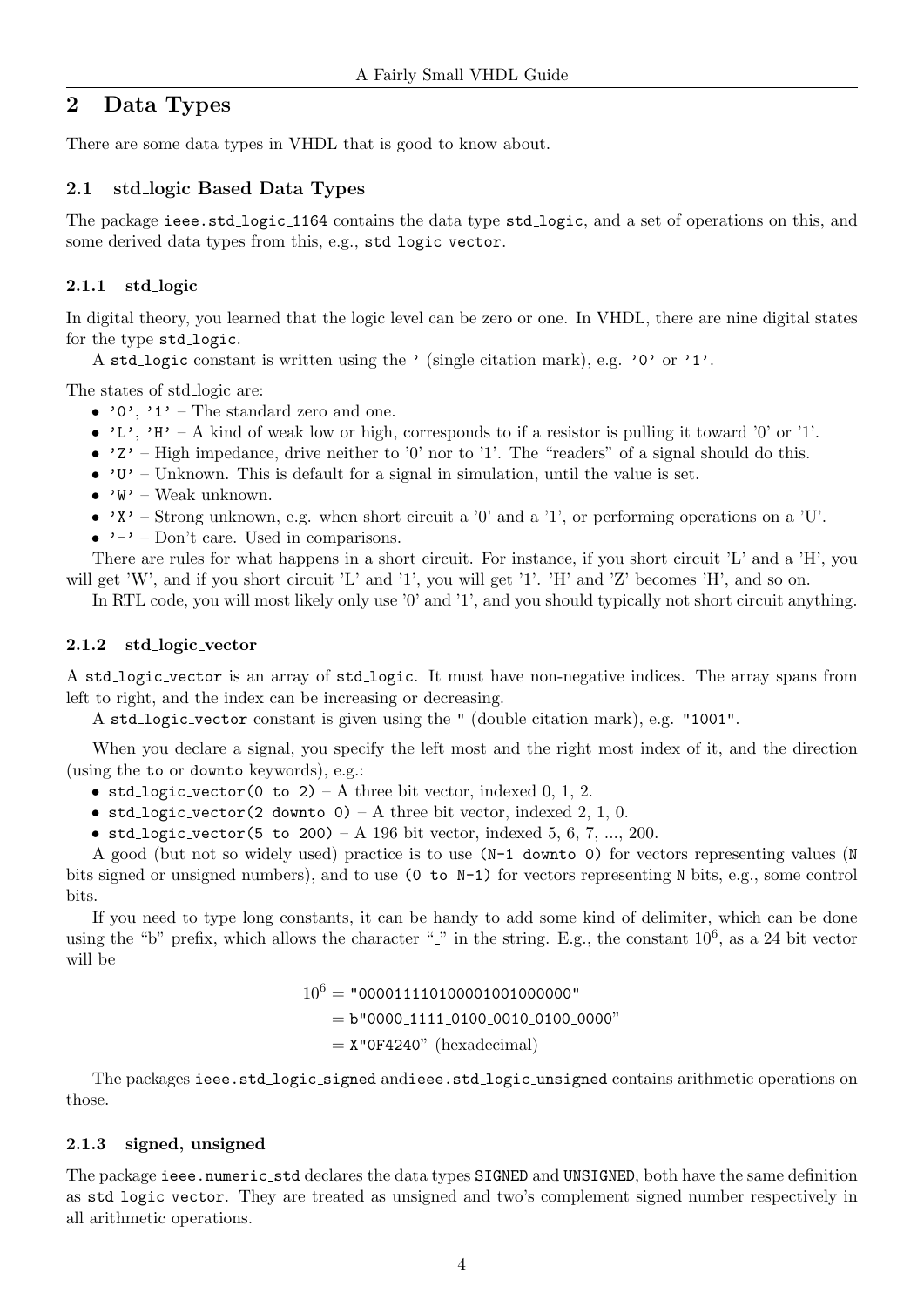## <span id="page-4-0"></span>2.2 High Level Data Types

There are also some more data types, e.g.

- integer an integer, signed 32 bit value.
- $\bullet$  unsigned an integer, unsigned 32 bit value.
- $\bullet$  boolean a boolean, can be true or false.

Those *can* be used for synthesis, but we recommend they are not.

## <span id="page-4-1"></span>2.3 Signal Attributes

<span id="page-4-4"></span>A vector have some attributes you can access, e.g. the left most index of vector vec is vec'left (pronounced "vec-tic-left". Some of those attributes are exemplified in Table [1](#page-4-4)

| signal vec_up : std_logic_vector(4 to 6); |                                               |                      |  |  |
|-------------------------------------------|-----------------------------------------------|----------------------|--|--|
|                                           | signal vec_dn : std_logic_vector(7 downto 2); |                      |  |  |
|                                           | $X = \text{vec-up}$                           | $X = \text{vec\_dn}$ |  |  |
| $X$ 'left                                 | 4                                             | 7                    |  |  |
| $X$ <sup>r</sup> ight                     | 6                                             | 2                    |  |  |
| $X$ 'high                                 | 6                                             | 7                    |  |  |
| $X$ 'low                                  |                                               | 2                    |  |  |
| $X$ 'length                               | 3                                             | 6                    |  |  |
| $X$ 'range                                | 4 to 6                                        | 7 downto 2           |  |  |

Table 1: Some signal attributes

There are more attributes as well, for instance all signals have the attribute 'event (see Section [3.6,](#page-7-0) "Process Definitions").

## <span id="page-4-2"></span>3 Declarations and Definitions

So much to declare. . .

### <span id="page-4-3"></span>3.1 Use Package Declarations

Some examples:

- library ieee; Declares that we want to access the entire content defined by ieee.
- use ieee.std\_logic\_1164.all; We want simple access to all declarations in the package.
- use ieee.std logic unsigned.CONV INTEGER; We want to use simplified access to the function CONV INTEGER from the package.
- use ieee.std logic signed."+";  $-$  We want to perform additions in signed values (e.g. sign extending the shorter value).

If you do not use the library  $\{\underline{lib}\}$ ; command, you have no way to access the functions in the library. If you want to use the + operator from the signed package, you can write;

|                   | res $\le$ ieee.std_logic_signed."+"(a,b); Without "use ieee.std_logic_signed."+";" |
|-------------------|------------------------------------------------------------------------------------|
| res $\leq$ a + b: | With "use ieee.std_logic_signed."+";"                                              |

You can find a good list of the standard packages, and what they contains on the web page [\[2\]](#page-15-2), and in App [A.](#page-16-0)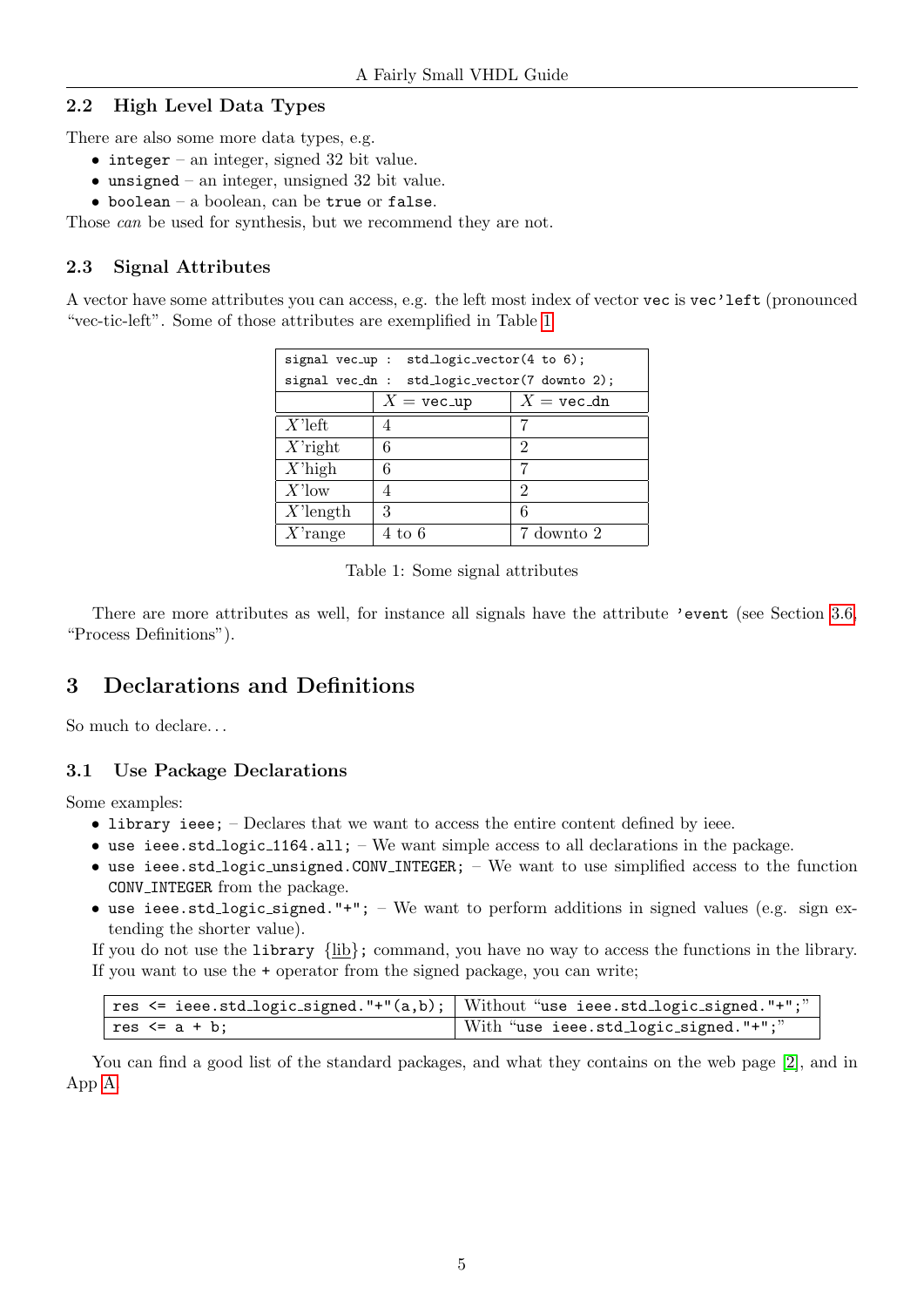## <span id="page-5-0"></span>3.2 Entity Definitions

The syntax for the entity definition is

entity {ename} is generic({glist}); port({plist}); end entity;

- {ename}  $\Rightarrow$  The name of the entity.
- generic( $\{glist\}$ ) Optional input of design constants. Must contain at least one constant.
- {glist} ⇒ The design constants, on the form "const1 : type1 := default1; const2 : type2 := default2; ...". The semicolon is used as separator, do not use a semicolon before the ")".
- port( ${\text{plist}}$ )  $\Rightarrow$  optional pin declarations. Must contain at least one pin.
- ${\text{minus}} \geq A$  list of design "pins", on the form "a1,a2,... :  ${\text{dir}}$  typeA := initA; ...".
	- $-\{\text{dir}\}\Rightarrow\text{the direction of the pins. Any of }i\text{n, out, inout, buffer. You will typically only use in }$ and out.
		- in ⇒ input. You can read from, but not write to this signal.
		- out ⇒ output. You can write to, but not read from this signal.
		- inout ⇒ bidirectional. You can read and write to this signal. Write 'Z' to "release" the signal, so someone else can write to it. This is used for e.g. memory buses.
		- buffer ⇒ output. You can write and read. This is considered as dirty code in the VHDL community. We do not accept any usage of this.
- end entity  $\Rightarrow$  Here you can instead write "end  $\{\text{ename}\}$ ".

<span id="page-5-2"></span>An example is depicted in Code [5](#page-5-2)



Code 5: An Entity Example.

Here, the owner (if this is a sub module) can decide how wide the buses should be (by changing  $N$ ). By default, the input buses are 16 bits, and the result is 17 bits.

In simulations, you can have, e.g. generic(delay : time := 10ns);, if you want to model different delays in the design.

### <span id="page-5-1"></span>3.3 Architecture Definitions

The syntax for the architecture definition is

architecture {aname} of {ename} is {declarations} begin {body} end architecture;

- {aname}  $\Rightarrow$  The name of the architecture, e.g., rtl.
- {ename}  $\Rightarrow$  The name of the entity it implements.
- ${declarations} \Rightarrow Here you can declare/define signals, functions, aliases, constants, component, ...$
- $\{body\} \Rightarrow$  Here is the body of the architecture the logic definition.
- end architecture  $\Rightarrow$  You can instead write end {aname}.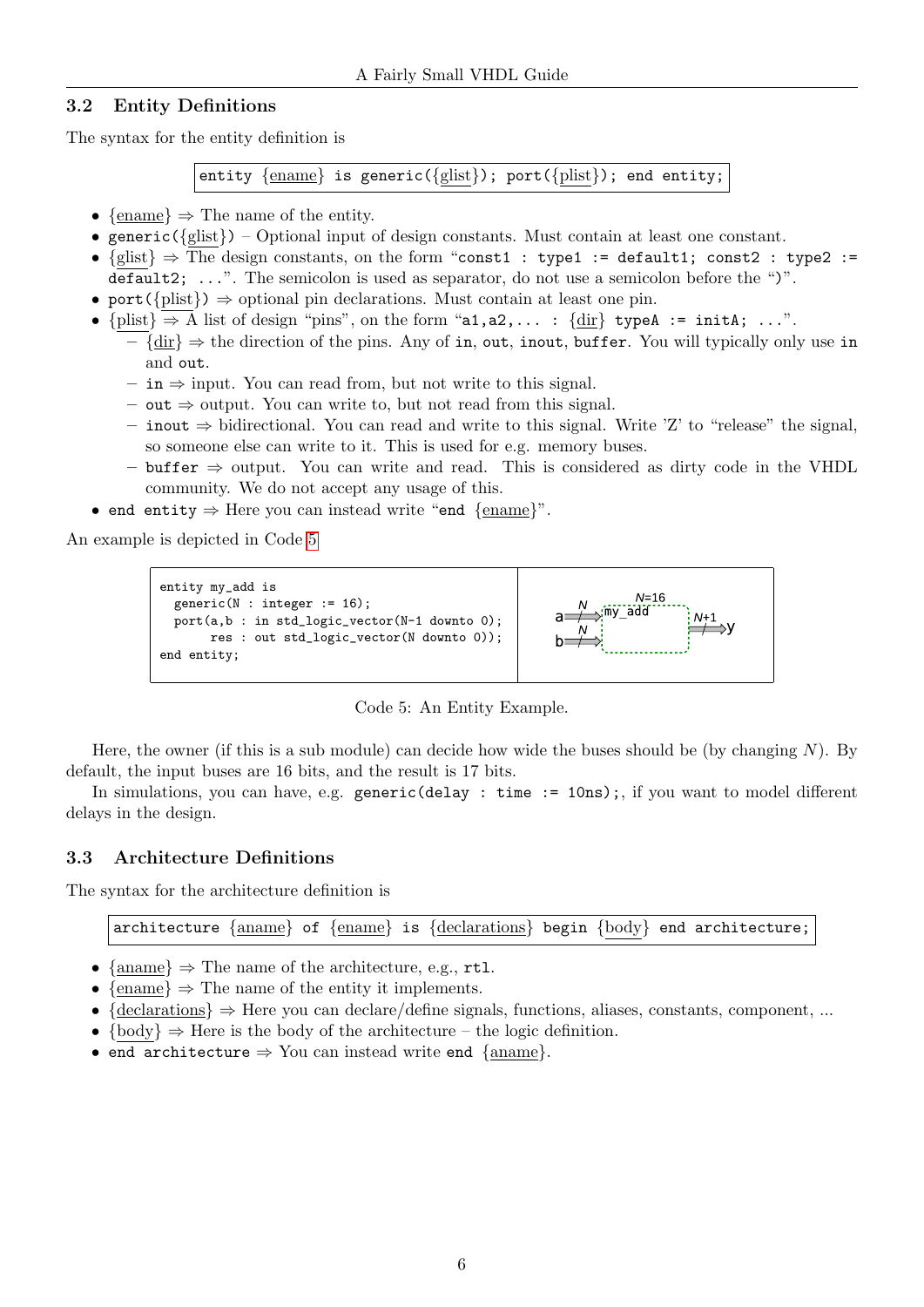## <span id="page-6-0"></span>3.4 Signal Declarations

Signals are declared before the begin in the architecture. The syntax is

signal  $\{ \text{snames} \}$ :  $\{ \text{type} \}$ :  $\{ \text{initial value} \}$ ;

- $\{\text{smames}\}\Rightarrow$  mandatory signal names. One or several comma separated names.
- $\{type\} \Rightarrow$  mandatory data type, including eventual vector borders.
- {initial value}  $\Rightarrow$  optional initial value. std logic will default to 'U' if not initiated, in simulation.

<span id="page-6-2"></span>Some examples are given in Code [6.](#page-6-2)

```
architecture rtl of foo is
 signal sl1,sl2 : std_logic; -- initiates to '0' in synthesis, and 'U' in simulation.
  signal sl3 : std_logic := '0'; -- initiates to '0' even in simulation.
  signal slv1 : std_logic_vector(7 downto 0); -- a byte.
 signal slv2 : std\_logic\_vector(11 downto 0) := X''3ff''; -- initial value = 1023.
begin
```
Code 6: Examples of signal declaration.

## <span id="page-6-1"></span>3.5 Function Definitions

You can also declare/define functions before the begin statement in the architecture.

function  ${frame}({args})$  return  ${type}$  is  ${declarations}$  begin  ${body}$  end function;

- {fname}  $\Rightarrow$  The name of the function.
- $\{args\} \Rightarrow A$  list of arguments, on the form  $(a1,a2,... : typeA; b1,b2,... : typeB; ...)$ . The types should not include vector borders. E.g., declare just "std\_logic\_vector", rather than "std logic vector(3 downto 0)".
- $\{ \text{type} \} \Rightarrow \text{The return type. Also without vector borders.}$
- {declarations}  $\Rightarrow$  You can declare variables (but not signals). Variables are explained in Sections [3.7](#page-7-1) and [6.4.](#page-14-1)
- $\{body\} \Rightarrow$  Here is the body of the function. The body must return a value.
- return  $\{val\} \Rightarrow$  Will return the value  $\{val\}$  and quit the function.
- end function  $\Rightarrow$  You can instead write end {name}.

Some key points:

- Functions are always executed sequentially, so you must use the sequential syntax.
- Functions can be called from both concurrent and sequential VHDL code.
- You can override or redefine operators. E.g. function "+"(lhs,rhs : type).
- Operators will have the same priority as always.
- You cannot define new operator names, like the ! operator, whatever you would like that to do.

Some examples are given in Code [7,](#page-7-2) where the function rising edge are the actual definition from the ieee.std logic 1164 package. The function uses the keyword "signal" before the argument foo, which forbids calls with e.g. variables.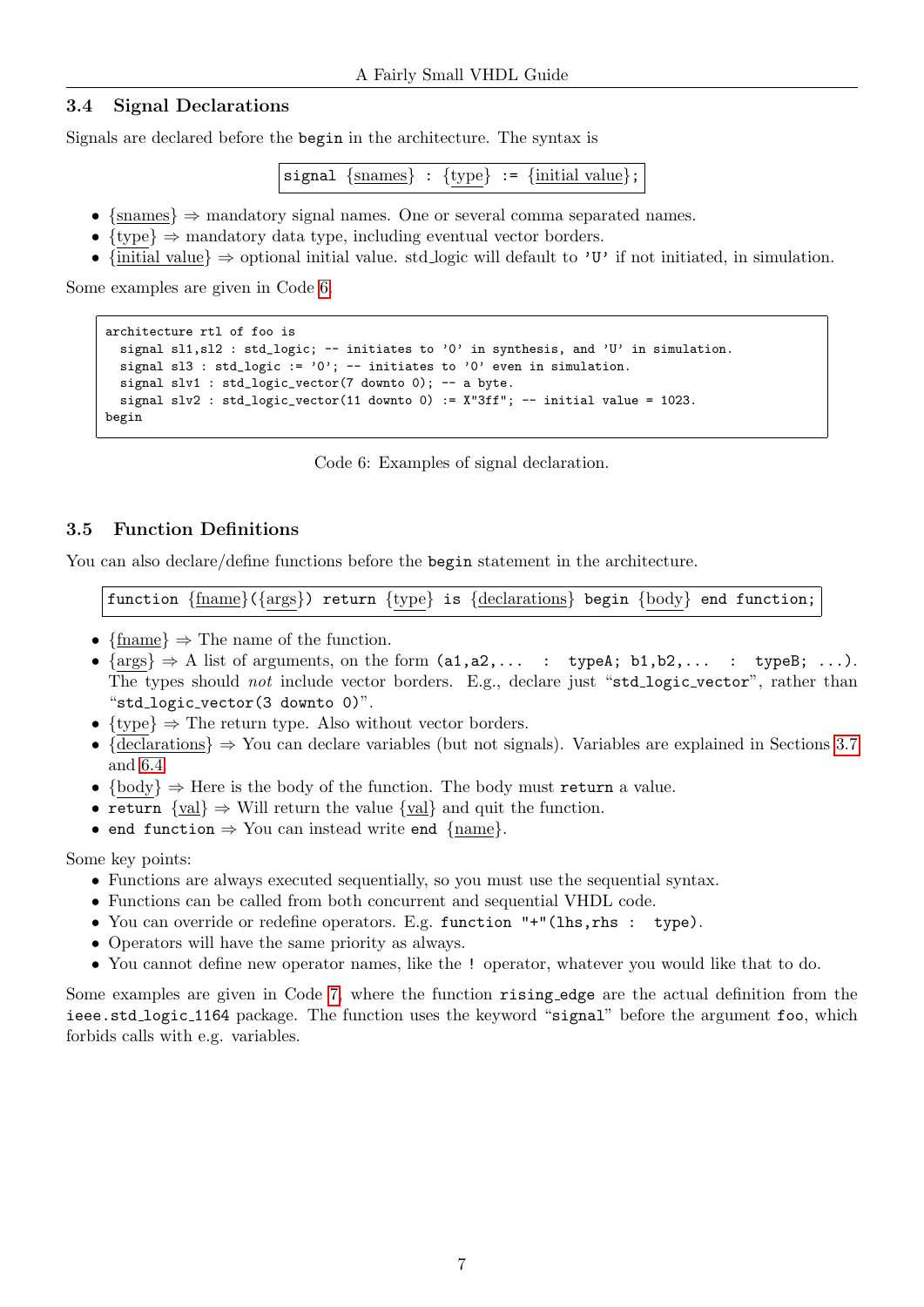```
architecture rtl of foo is
 function mux(s,a0,a1 : std_logic) return std_logic is begin
    if s = '0' then return a0; end if; return a1;
  end mux;
 function "and"(lhs : std_logic_vector; rhs : std_logic) return std_logic_vector is
    variable res : std_logic_vector(lhs'range);
 begin
    for i in lhs'range loop
     res(i) := lhs(i) and rhs;
    end loop;
   return res;
  end function;
 function rising_edge(signal foo : std_logic) return boolean is begin
   return foo'event and foo = '1';
 end function;
 signal bit1,bit2,bit3,bit4 : std_logic;
 signal vec1, vec2 : std_logic_vector(3 downto 0);
begin
 bit1 \leq mux(bit2,bit3,bit4);
 vec1 <= vec2 and bit1;
  -- vec1 \le bit1 and vec2; will fail - no such function.
 process(clk)
   variable foo : std_logic;
 begin
   foo := c\,lk:
    -- we can't call rising_edge(foo), since foo is a variable.
    if rising_edge(clk) then -- using our function
      foo := bit2; -- This will be assigned directly.
      vec2 \leq \text{inp\_vec1} and foo; -- this is the "new" version of foo, i.e. bit2
    elsif ieee.std_logic_1164.rising_edge(clk) then -- using the standard function
      bit2 \leq mux(inp\_bit1, bit3,bit4);end if;
 end process;
end architecture;
```
Code 7: Examples of function declarations and how to use them.

### <span id="page-7-0"></span>3.6 Process Definitions

A process is placed in the concurrent code, and can be seen as a "sequential island in the concurrent sea". The formal syntax is:

{pname} : process({sensitivity list}) {declarations} begin {body} end process;

- ${pname} : \Rightarrow$  An optional name of the process. E.g.  $rx\_proc : process(clk) ...$
- {sensitivity list}  $\Rightarrow$  A list of signals that should trig the process to start (in a simulation). If one or more signals in the sensitivity list changes, those signals will get the attribute 'event  $=$  true, and then the process will run. All other signals will have the 'event  $=$  false.
- {declarations}  $\Rightarrow$  Here you can declare variables or functions. You cannot declare signals.
- $\{body\} \Rightarrow$  Here is the body of the process (where you place the if rising edge etc).
- end process  $\Rightarrow$  Here you can instead write end {pname}, if you specified a name.

### <span id="page-7-1"></span>3.7 Variable Declarations

Variables are declared just like signals, but use the keyword variable instead of signal, and are declared in processes or functions. Read more in Section [6.4](#page-14-1)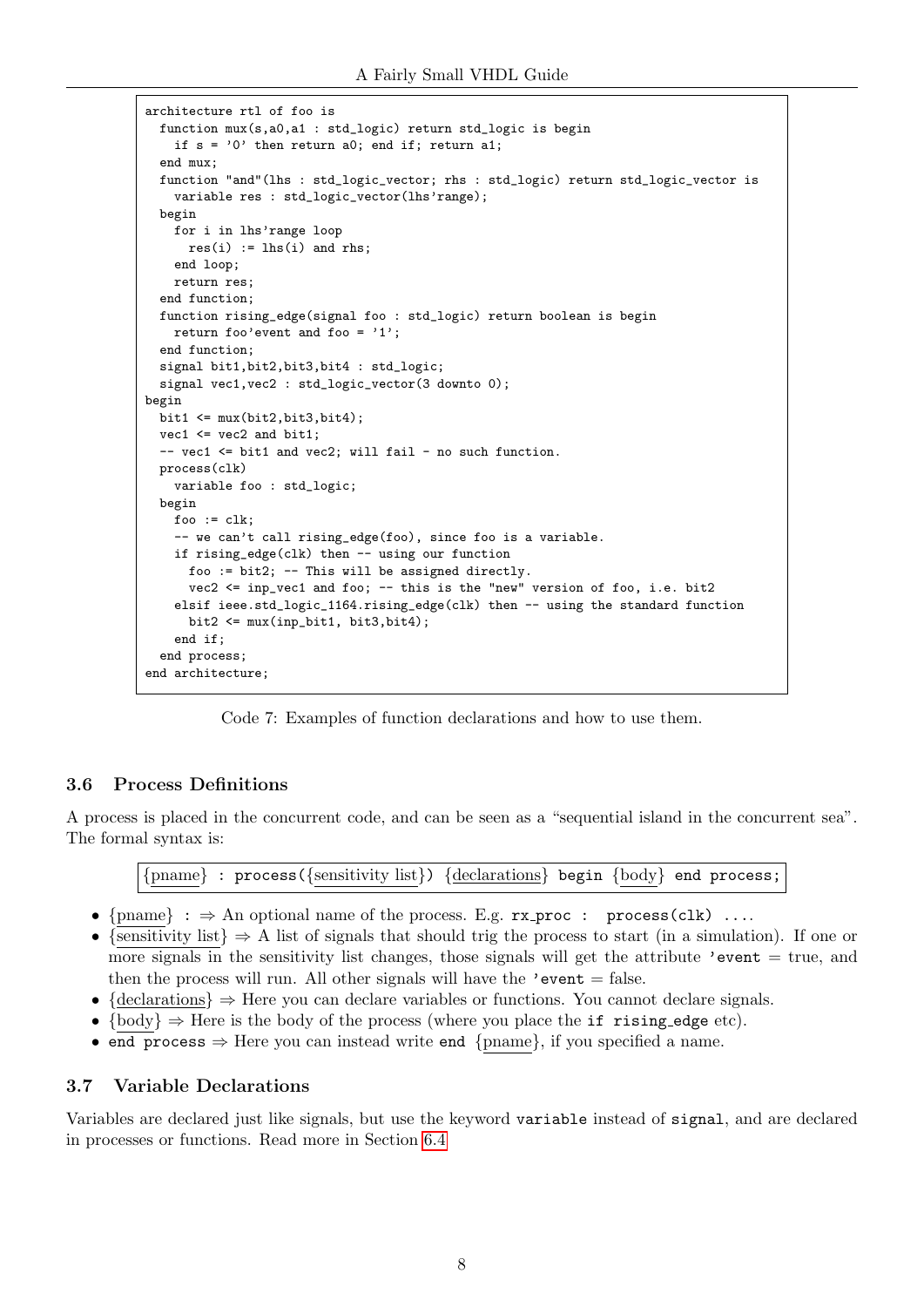## <span id="page-8-0"></span>4 Basic VHDL

What is stated here holds in both concurrent and sequential VHDL.

## <span id="page-8-1"></span>4.1 Logic Operations

Those operations works typically on boolean and std logic, and element wise on std logic vector.

Some operations are:

- not
- and, nand
- or, nor
- xor, xnor

Example of a multiplexer implemented with logic gates:

res  $\leq$  (a0 and not s) or (a1 and s);

Some interesting functions from ieee.std\_logic\_misc, operating on std\_logic\_vectors.

- fun MUX2x1(in0,in1,sel)  $\Rightarrow$  A multiplexer, that works on std logic.
- $\{X\}$  REDUCE(slv)  $\Rightarrow$  An N input  $\{X\}$  gate, fed with a vector of size N.  $\{X\}$  is AND, NAND, OR, NOR, XOR or XNOR.

E.g. XNOR REDUCE( $x(2 \text{ to } 4)$ ) corresponds to "not ( $x(2)$  xor  $x(3)$  xor  $x(4)$ );".

It is not possible to mix boolean and std\_logic (unless you define those operators yourself).

## <span id="page-8-2"></span>4.2 Arithmetic Operations

Those operations works typically on numerical data types, like integer, natural, std\_logic\_vector. When used on std\_logic\_vector, the functions are available in the packages ieee.std\_logic\_unsigned and ieee.std logic signed, that might behave differently (since, e.g. "1011" is −5 in a signed system, and +11 in an unsigned system).

It is often possible to mix std logic vectors with integers, but not always.

The unary operations are:

- $\bullet$  +  $\Rightarrow$  No effect, e.g., a  $\leq$  +b;
- $\bullet$   $\Rightarrow$  Negating, e.g., a <= -b; (see ieee.std\_logic\_signed).
- abs  $x \Rightarrow$  absolute value of x.

The binary operations are:

- $\bullet$ ,  $\bullet$ ,  $\bullet$ ,  $\star$ ,  $\prime \Rightarrow$  The classical four operations.
- a \*\*  $b \Rightarrow$  Exponential,  $a^b$ .
- mod, rem  $\Rightarrow$  modulo and reminder, e.g. res  $\leq$  a mod b;.

In synthesis, you should only use the operations  $+$ ,  $-$  and  $*$ . The other operations are really complicated to implement in hardware, and should not be used lightly.

Multiplications or divisions by two are just shift operations (no logical gates are needed). Those are handled in Section [4.4,](#page-9-0) "Vectors and Indexing".

## <span id="page-8-3"></span>4.3 Test Operations

Those also operates on numerical data types. The operations returns the data type boolean, which is used by the more advanced constructions.

- =,  $/$  =  $\Rightarrow$  Equal or not equal.
- $\leq \leq \leq \leq$  Less than (or equal), only numerical comparison.
- $\rightarrow$ ,  $\rightarrow$   $\rightarrow$  Greater than (or equal), only numerical comparison.

The = and  $\ell$  = also works for std\_logic and vectors not treated as numbers. Two vectors are equal if all bits are equal.

Note that the operator  $\leq$  is also an assignment operator.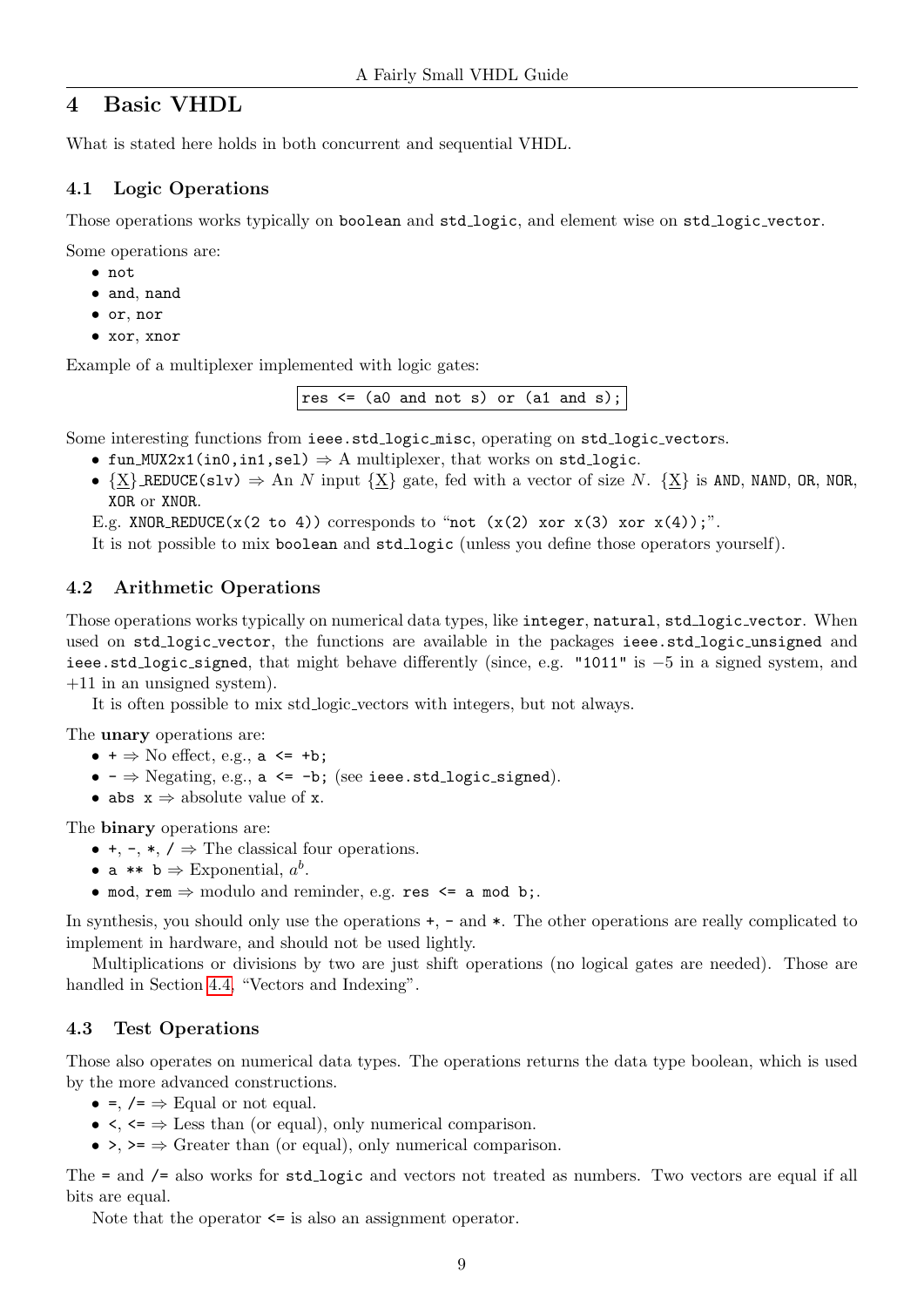#### <span id="page-9-0"></span>4.4 Vectors and Indexing

VHDL have great support for vectors, e.g. std\_logic\_vector.

<span id="page-9-4"></span>We use the signals in Table [2](#page-9-4) to exemplify the operations.

| Signal         | Type                                | Content                                    |  |  |
|----------------|-------------------------------------|--------------------------------------------|--|--|
| x,y            | std_logic                           | x, y, y                                    |  |  |
| a n            | std_logic_vector( $n-1$ downto 0)   | $a_{n-1} \ldots a_0$                       |  |  |
| bn             | $std\_logic\_vector(n-1)$ downto 0) | $"b_{n-1} \ldots b_0"$                     |  |  |
| cn             | $std\_logic\_vector(n-1)$ downto 0) | $^{\prime\prime\prime}c_{n-1}\ldots c_0$ " |  |  |
| Examples       |                                     |                                            |  |  |
| a <sub>4</sub> | std_logic_vector(3 downto 0)        | " $a_3a_2a_1a_0$ "                         |  |  |
| b5             | std_logic_vector(4 downto 0)        | " $b_4b_3b_2b_1b_0$ "                      |  |  |

Table 2: Declaration of signals used in examples.

#### <span id="page-9-1"></span>4.4.1 Vector Indexing

<span id="page-9-5"></span>Indexing is illustrated by the examples in Table [3.](#page-9-5)

| Expression                   | Result                                 |
|------------------------------|----------------------------------------|
| a4(2)                        | $'a_2$ , a std_logic                   |
| $a4(2$ downto 2)             | " $a_2$ ", a vector with one element   |
| $a4(2$ downto 3)             | "", a vector with zero elements        |
| $a4(3$ downto 2)             | $"a_3a_2"$                             |
| $a5(3$ downto 2) $\le$ "10"; | $a5 = "a_4 10a_1a_0"$                  |
| $a6(0) \leq Y$               | $a6 = "a_5a_4a_3a_2a_1X"$              |
| $a4(2) \leq "1";$            | Error: Cannot assign a vector to a bit |

Table 3: Examples of vector indexing.

#### <span id="page-9-2"></span>4.4.2 Vector concatenation

<span id="page-9-6"></span>The " $x$ " operator is used to merge vectors, and works for both std\_logic and std\_logic\_vectors. The result is always a vector. Some examples are shown in Table [4](#page-9-6)

| <b>Expression</b>          | Result                                                                   |
|----------------------------|--------------------------------------------------------------------------|
| x & y;                     | "xy"                                                                     |
| a3 & b4                    | " $a_2a_1a_0b_3b_2b_1b_0$ "                                              |
| x & b3                     | $''x + b_2 + b_1$                                                        |
| $b5(0)$ & $b5(4$ downto 1) | " $b_0b_4b_3b_2b_1$ "                                                    |
| $a5 \leq (0, 8, b4) + 1$   | " $a_4a_3a_2a_1a_0$ ", where $a_{30} = b4+1$ , $a_4 = \text{carry out.}$ |

Table 4: Examples of vector concatenation

### <span id="page-9-3"></span>4.4.3 Aggregation: Generating Vectors (the "(others=>'0')" syntax)

Generate a vector by the syntax

 $(ix1=>val1,ix2=>val2, ..., others=>valN)$ 

- ix $n \Rightarrow \text{Any index, e.g. "5", "2 to 3" or "5 down to 0".}$
- valn  $\Rightarrow$  A vector element, e.g. '1', '0' or 'Z'. Must not be a std logic vector.
- others=>val $N \Rightarrow$  An optional syntax when assigning signals/variables.

When assigning, using the "others= $\text{val}N$ ", the indices must exactly match those of the receiving signal/variable. All non given indices will get the value  $valN$ .

When assigning, not using the "others= $\rightarrow$ val $N$ ", the direction of the aggregation is that of the receiving signal/variable. All indices in the range must be given.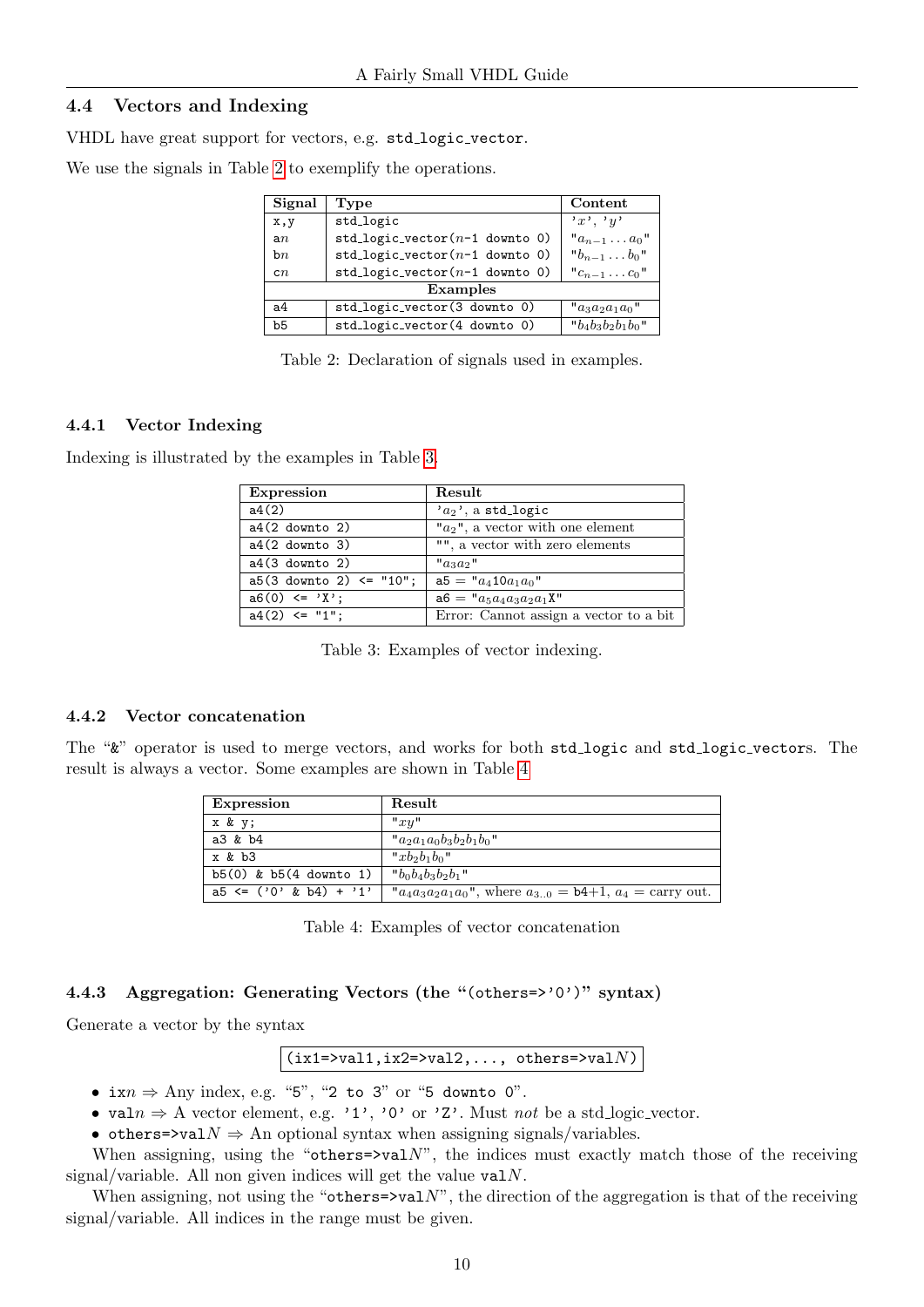<span id="page-10-2"></span>When not assigning, the index of the result is increasing, so the lowest index is to the left. Some examples are shown in Table [5.](#page-10-2)

| <b>Expression</b>                             | Result                                            | <b>Aggregation Index</b> |
|-----------------------------------------------|---------------------------------------------------|--------------------------|
| $(5 = > '1', 4 = > '0')$                      | "01"                                              | $4$ to $5$               |
| $(4=>0', 1 to 3=>1', 0=>2')$                  | "Z1110"                                           | 0 to 4                   |
| $(4=>0$ , 1 to $2=>1$ , $0=>2$ , $(2=>0)$     | Error: index $3$ is missing in range $0$ to $4$ . |                          |
| $a5 \leq (3=>1', \text{ others}>>0')$         | $a5 = "01000"   4$ downto 0                       |                          |
| $a5 \le (5 \le 2')$ , 4 downto $1 \le 2'$     | $a5 = "10000"$   5 downto 1                       |                          |
| $a5 \leq$ "" $\& (5=> 1', 4$ downto $1=> 0')$ | $a5 = "00001"$   1 to 5                           |                          |
| $a5 \le (5=)/1$ , others=>'0')                | Error: index 5 is outside range 4 down to 0.      |                          |
| $b5 = (b5'range \implies '1')$                | test if all elements in b5 is one.                |                          |

Table 5: Examples of aggregation.

Aggregation is most often used for resets, something like "my\_signal  $\leq$  (others  $\leq$  '0');", which fills my signal with zeros.

#### <span id="page-10-0"></span>4.4.4 Shifting

<span id="page-10-3"></span>There are six built in shift operators, listed in Table [6.](#page-10-3) Unfortunately, those are only defined for the type bit\_vector, and not for any vector type.

| Operator      | Operation               | Shifted In       | Example  | Result                |
|---------------|-------------------------|------------------|----------|-----------------------|
| s11           | logic shift left.       |                  | a5 sll 1 | " $a_3a_2a_1a_00$ "   |
| sr1           | logic shift right.      |                  | a5 srl 2 | "00 $a_4a_3a_2$ "     |
| $_{\rm{rol}}$ | rotate left.            | LMB <sup>1</sup> | a5 rol 1 | $"a_3a_2a_1a_0a_4"$   |
| ror           | rotate right.           | RMB <sup>1</sup> | a5 ror 1 | $"a_0a_4a_3a_2a_1"$   |
| sla           | arithmetic shift left.  | <b>RMB</b>       | a5 sla 1 | " $a_3a_2a_1a_0a_0$ " |
| sra           | arithmetic shift right. | LMB              | a5 sra 1 | $"a_4a_4a_3a_2a_1"$   |

<sup>1</sup> LMB = Left Most Bit. RMB = Right Most Bit.

Table 6: Shift operators for the bit\_vector data type.

<span id="page-10-4"></span>If you want to perform a shift operations on std logic vectors, the simplest way is often to write it in normal VHDL. Then you have also full control of what is shifted in. Examples are given in Table [7.](#page-10-4)

| Example                               | Result                   | Operation                             |
|---------------------------------------|--------------------------|---------------------------------------|
| $x \& b5(4$ downto 1);                | $"xb_4b_3b_2b_1"$        | shift right, shift in x.              |
| $b5(3$ downto 0) & x;                 | " $b_3b_2b_1b_0x$ "      | shift left, shift in x.               |
| $a5 \leq b5(4)$ & $b5(4$ downto 1);   | $a5 = "b_4b_4b_3b_2b_1"$ | arithmetic shift right.               |
| $b5(3$ downto 0) <= $b5(4$ downto 1); | $b5 = "b_4b_4b_3b_2b_1"$ | arithmetic shift right <sup>1</sup> . |

<sup>1</sup> This should be performed in a process.

Table 7: Shift operators for the **bit\_vector** data type.

Since the shift operators exist at all, you can define them also for the std logic vector, as illustrated in Code [8.](#page-11-2)

The packages ieee.std\_logic\_signed and ieee.std\_logic\_unsigned provides some shift functions, listed in Table [8,](#page-11-3) where  $\text{slv}\beta$  is a std logic vector treated as an unsigned number in all four cases.

### <span id="page-10-1"></span>4.5 Assignment

Assignments are done using the <= operator for signals, and the := operator for variables. The assignment do not return a value. If a value is expected from the formula, the "≤" operator is used instead. Some examples are given in Table [9.](#page-11-4)

The signal/variable to the left of the assignment must have the same data type as the value to the right. In cases of vectors, the direction should also match.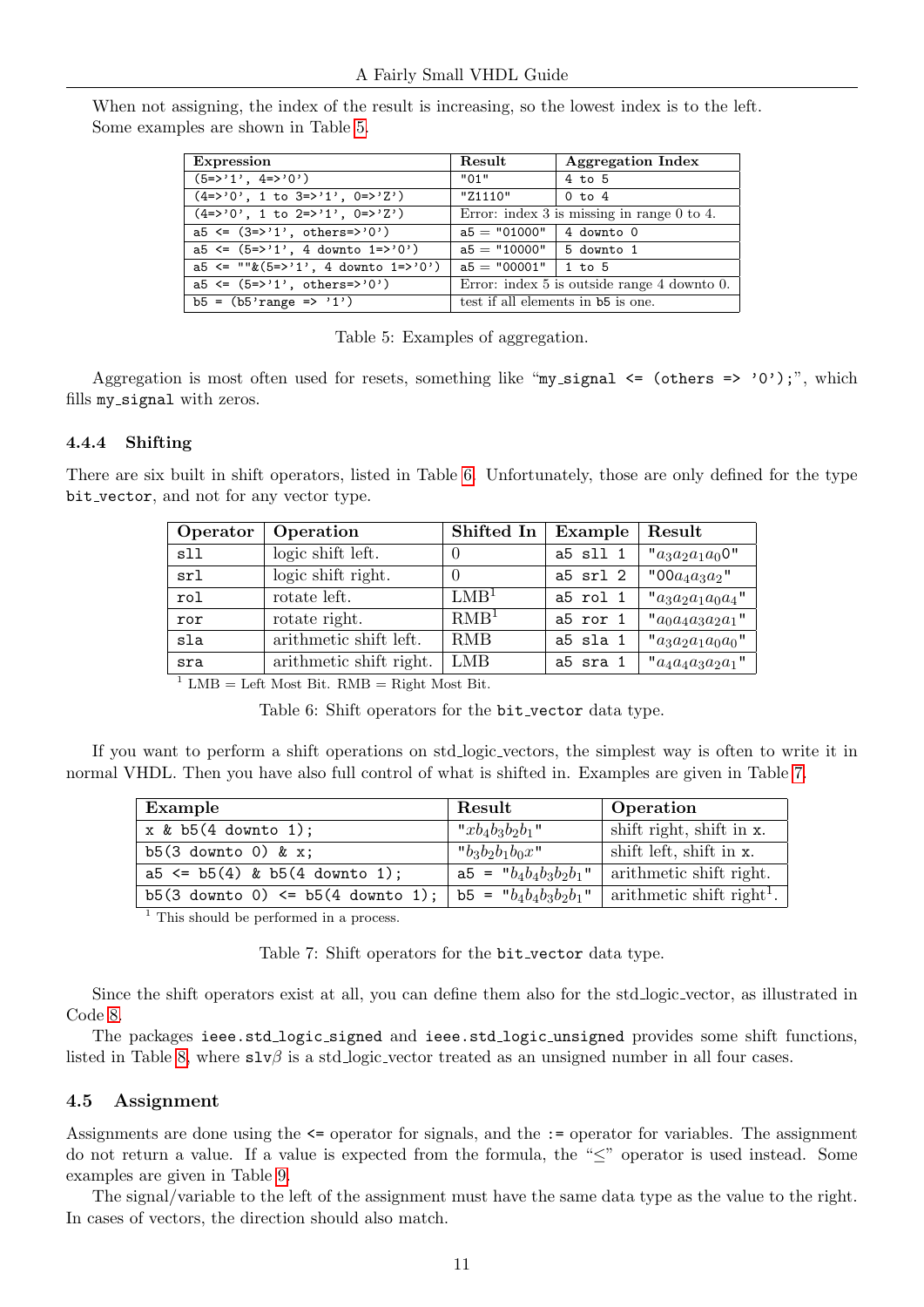```
function "sll"(vec:std_logic_vector; n : integer) return std_logic_vector is
begin
  if vec'ascending then -- index defined with "to", and not "downto"
    return vec(vec'left+n to vec'right) & (1 to n => '0');
  else
    return (1 to n \Rightarrow '0') & vec(vec'left to vec'right-n);
  end if;
end "sll";
```
Code 8: Define the "sll" operator for the std logic vector.

<span id="page-11-3"></span>

| <b>Function</b>                                          | Operation                                   | Shifted in |
|----------------------------------------------------------|---------------------------------------------|------------|
| ieee.std_logic_unsigned.SHL(slv $\alpha$ , slv $\beta$ ) | Shift slv $\alpha$ left slv $\beta$ steps.  | י חי       |
| ieee.std_logic_unsigned.SHR(slv $\alpha$ , slv $\beta$ ) | Shift slv $\alpha$ right slv $\beta$ steps. | ,0,        |
| ieee.std_logic_signed.SHL(slv $\alpha$ , slv $\beta$ )   | Shift slv $\alpha$ left slv $\beta$ steps.  | י ∩י       |
| ieee.std_logic_signed.SHR(slv $\alpha$ , slv $\beta$ )   | Shift slv $\alpha$ right slv $\beta$ steps. | MSB        |

Table 8: Shift functions for the std logic vector data type.

<span id="page-11-4"></span>

| Operation           | Description                                                  |
|---------------------|--------------------------------------------------------------|
| $a \leq b$ ;        | signal a is assigned the content of b.                       |
| $a := b;$           | variable a is assigned the content of b.                     |
| $a \leq b \leq c$ ; | b is compared with c, the result (boolean) is assigned to a. |
| $a(2) \le b;$       | Element 2 from signal a is assigned the content of b.        |

Table 9: Four assignment examples.

The assignment operator cannot be overloaded (you can for instance not define the assignment operator that assigns an integer to a std\_logic\_vector).

## <span id="page-11-0"></span>5 Concurrent Constructions

Concurrent VHDL statements are "executed" continuously, and corresponds to combinational logic.

## <span id="page-11-1"></span>5.1 When-Else: Multiplexer Net

The syntax for the when else statement is

 ${res} \le {val}$  when  ${cond}$  else  ${val2}$  when  ${cond2}$  else ... else  ${valN}$ ;

- $\{res\} \Rightarrow$  Name for the signal that should be assigned.
- {valn},  $n = 1, 2, ..., N \Rightarrow$  Data values to select between.
- {condn},  $n = 1, 2, ..., (N 1)$   $\Rightarrow$  Conditions of type Boolean.

If  $\{\text{cond1}\}\$ is true, then  $\{\text{res}\}\$ is assigned the value  $\{\text{vall}\}\$ . Otherwise  $\{\text{cond2}\}\$ is tested, and so on. If no  $\{\text{cond } n\}$  is true,  $\{\text{val } N\}$  is used. See example in Code [9.](#page-11-5)

<span id="page-11-5"></span>

Code 9: When-else: A multiplexer net, in VHDL and as a schematic (before and after optimization).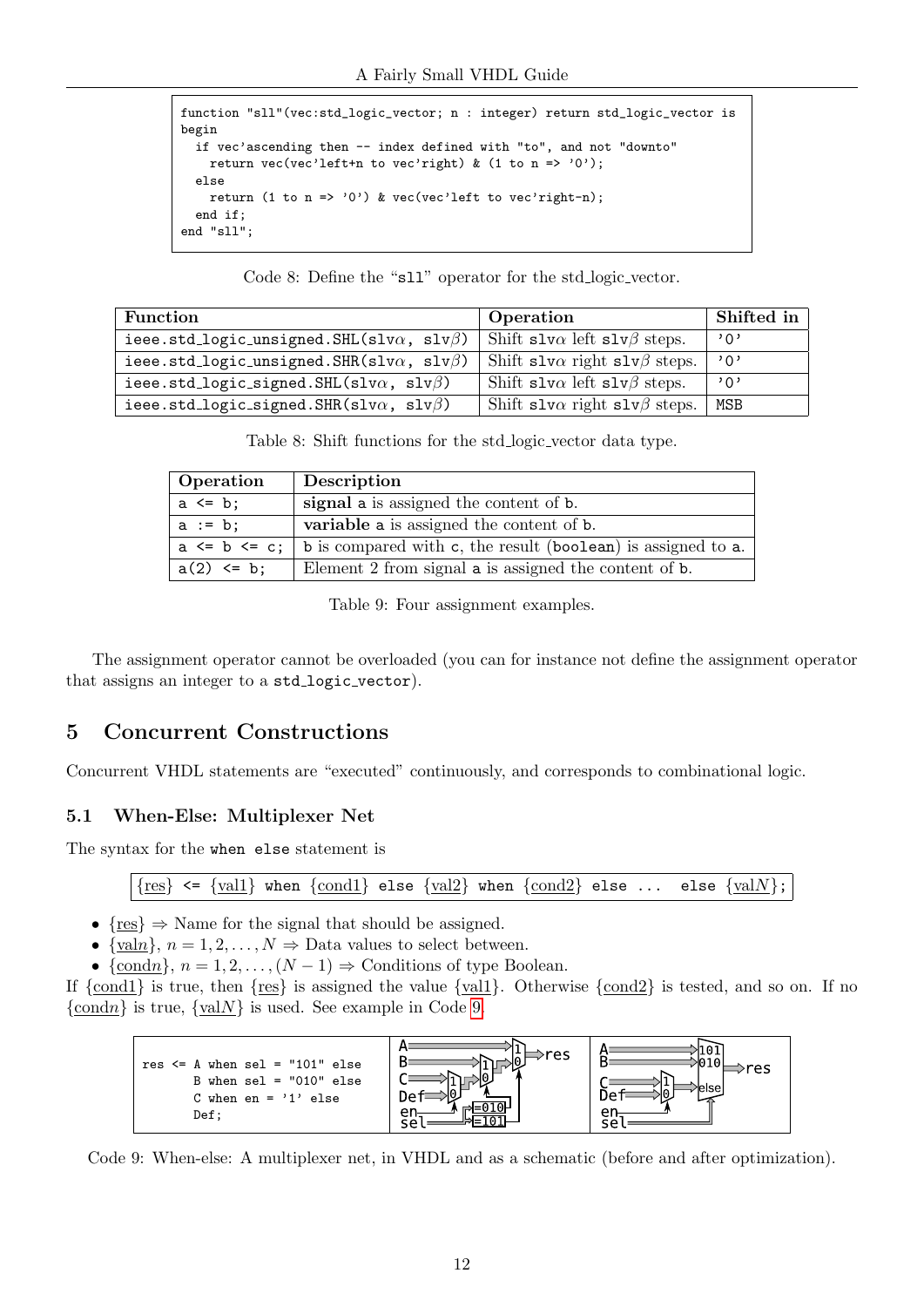### <span id="page-12-0"></span>5.2 With-Select: One Hugh Multiplexer

The syntax for the With-Select statement is

with  $\{expr\}$  select  $\{res\} \leq \{vall\}$  when  $\{choice1\}$ ,  $\{val2\}$  when  $\{choice2\}$ , ...  $\{valN\}$  when others;

- $\{\text{expr}\}\Rightarrow$  Signal or expression to test against.
- $\{res\} \Rightarrow$  Signal that should be assigned.
- {valn},  $n = 1, 2, ..., N \Rightarrow$  Data values to select between.
- {choicen},  $n = 1, 2, ..., (N 1)$   $\Rightarrow$  Select values to compare with {expr}.
- If  $\{expr\} = \{\text{choice1}\},\, \text{then } \{res\} \text{ is assigned the value } \{val1\}.$
- Otherwise  $\{ \exp \} = \{ \text{choice2} \}$  is tested, and so on.
- If  $\{\exp\} \neq {\text{choice } n}, n = 1, 2, \ldots, (N-1), \text{ then } \{\text{val } N\}$  is used.

<span id="page-12-2"></span>See example in Code [10.](#page-12-2)

| C when $"011"$ ,<br>"0000" when others; | with sel select<br>res $\leq$ A when "101".<br>B when "010". | res |
|-----------------------------------------|--------------------------------------------------------------|-----|
|                                         |                                                              |     |

Code 10: With-select: One big multiplexer, in VHDL and as a schematic.

### <span id="page-12-1"></span>5.3 Instantiation Of Other Modules

If we want to use sub modules, they can be implemented according to the examples in Code [11,](#page-12-3) where (a) instantiates the module in Code [1,](#page-1-5) and (b) instantiates the module in Code [5](#page-5-2)

```
architecture
  component and_dff is
    port(clk : in std_logic;
         a,b : in std_logic;
         y : out std_logic);
  end component;
begin
  inst1 : and_dff
    port map(clk => iclk, a=>ia, b=>ib, y=>iy);
  inst2 : and_dff
    port map(iclk, ia, ib, iy);
end architecture;
                         (a)
                                                       architecture
                                                         component my_add is
                                                           generic(N : integer := 16);
                                                           port(a,b : in unsigned(N-1 downto 0);
                                                                res : out unsigned(N downto 0));
                                                         end component;
                                                       begin
                                                         inst1 : my_add
                                                           generic map(N \Rightarrow 12)
                                                           port map(a=>ia, b=>ib, res=>ires);
                                                         inst2 : my_add
                                                           generic map(12)
                                                           port map(ia,ib,ires);
                                                       end architecture;
                                                                                (b)
```
Code 11: Instantiation of modules and dff and my add.

The  $\Rightarrow$  i  $\ast$  signals are local signals, that are connected to the port on the instantiated module. An error will occure, since the signals iy and ires are written to from both instances inst1 and inst2. The "=>" operator connects the pin with the local signal, independen of the direction of the pin.

In some cases the component declaration is unnecessary.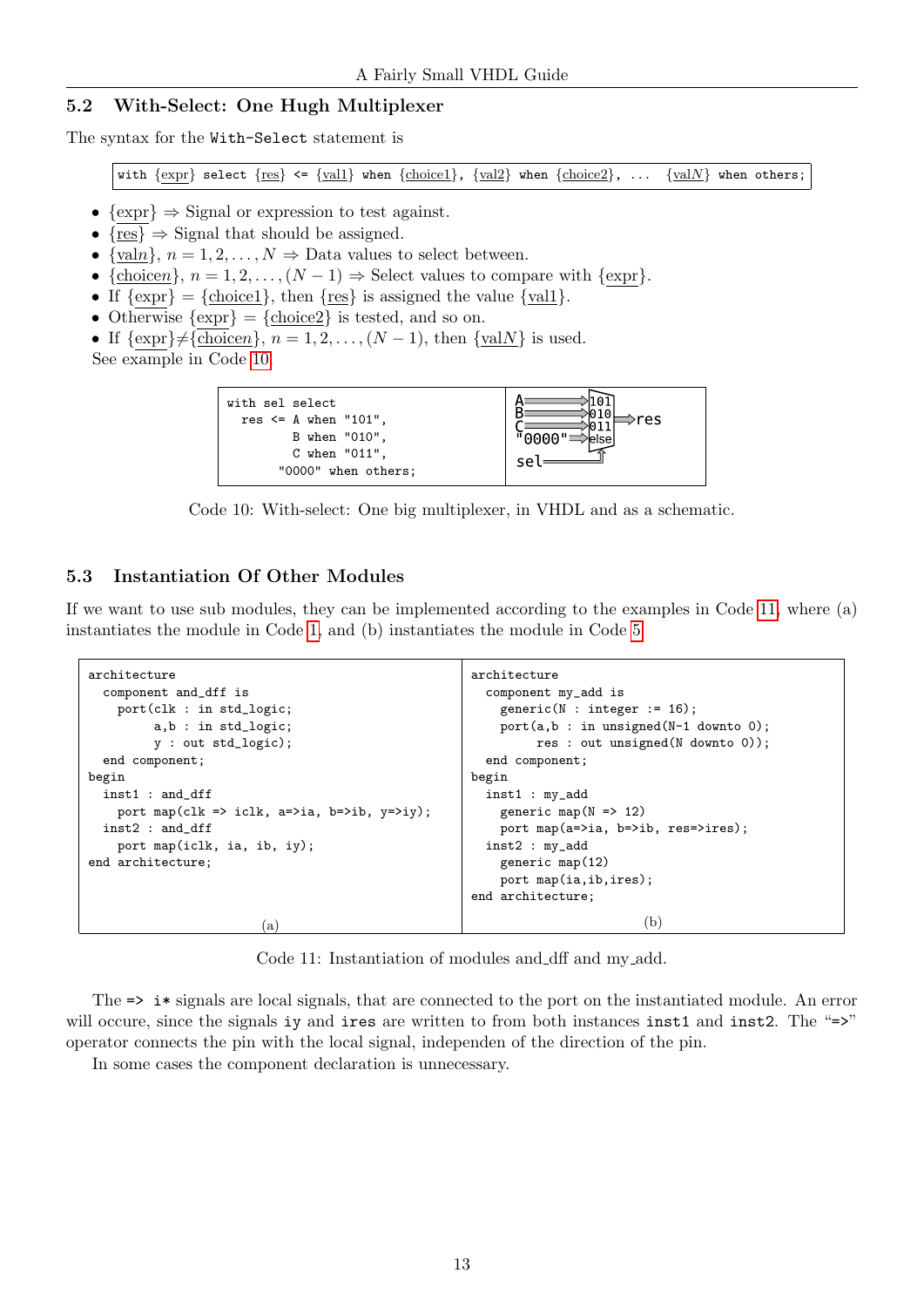## <span id="page-13-0"></span>6 Sequential Constructions

Sequential VHDL statements are "executed" sequential, when something happens on a signal in the sensitivity list in a process, or when a function is called.

In concurrent constructions, a signal that is assigned should always be assigned some value.

In sequential VHDL, a signal does not have to be assigned, and will then keep it's value (by pulling the en signal to the DFF/reg low).

#### <span id="page-13-1"></span>6.1 If-Then: Multiplexer Net

The if statement works like in any programming language (from a programming perspective). The syntax is:

if  $\{cond1\}$  then  $\{stats1\}$  elsif  $\{cond2\}$  then  $\{stats2\}$  elsif ...else  $\{statsN\}$  end if;

- {condn},  $n = 1, 2, ..., N \Rightarrow$  Conditions of type boolean.
- {statsn},  $n = 1, 2, ..., (N 1) \Rightarrow$  Statements that should be "executed".
- elsif  $\ldots$  then  $\Rightarrow$  Optional.
- else  $\Rightarrow$  Optional.

An example is given in Code [12,](#page-13-3) where the signal  $\bf{A}$  is assigned "00" when  $\bf{rstn}$ ='0', or the signal db when rstn='1' and sel="101". In other cases A should keeps its value. The enable signal to register A will be one if rstn='0' or sel="101". The input of the A register must be "00" when rstn='0', otherwise it should be db when sel="101". Since it does not matter what's on the input when  $\text{sel}\neq "101",$  it's easiest to simply ignore that condition, and let the input be db all the time (except when  $rstn='0')$ ).

<span id="page-13-3"></span>

Code 12: An if-then statement, and it corresponding net.

#### <span id="page-13-2"></span>6.2 Case-Is: A Hugh Multiplexer

The case-is construction have the syntax:

case  $\{expr\}$  is when  $\{choice1\}$  =>  $\{stat1\}$  when  $\{choice2\}$  => ... when others =>  $\{statsN\}$  end case;

- $\{\text{expr}\}\Rightarrow$  Signal or expression to test against.
- {choicen},  $n = 1, 2, ..., (N 1)$   $\Rightarrow$  Constant values to compare with {expr}.
- {statsn},  $n = 1, 2, ..., N \Rightarrow$  Statements to execute.

This do not have to result in a big multiplexer, but will most often do so if the same signal is assigned in all statn's. The case-is construction is efficient when building state machines.

<span id="page-13-4"></span>An example is given in Code [13,](#page-13-4) which have the same functionality as Code [12,](#page-13-3) except the reset.



Code 13: A case-is statement, with corresponding net.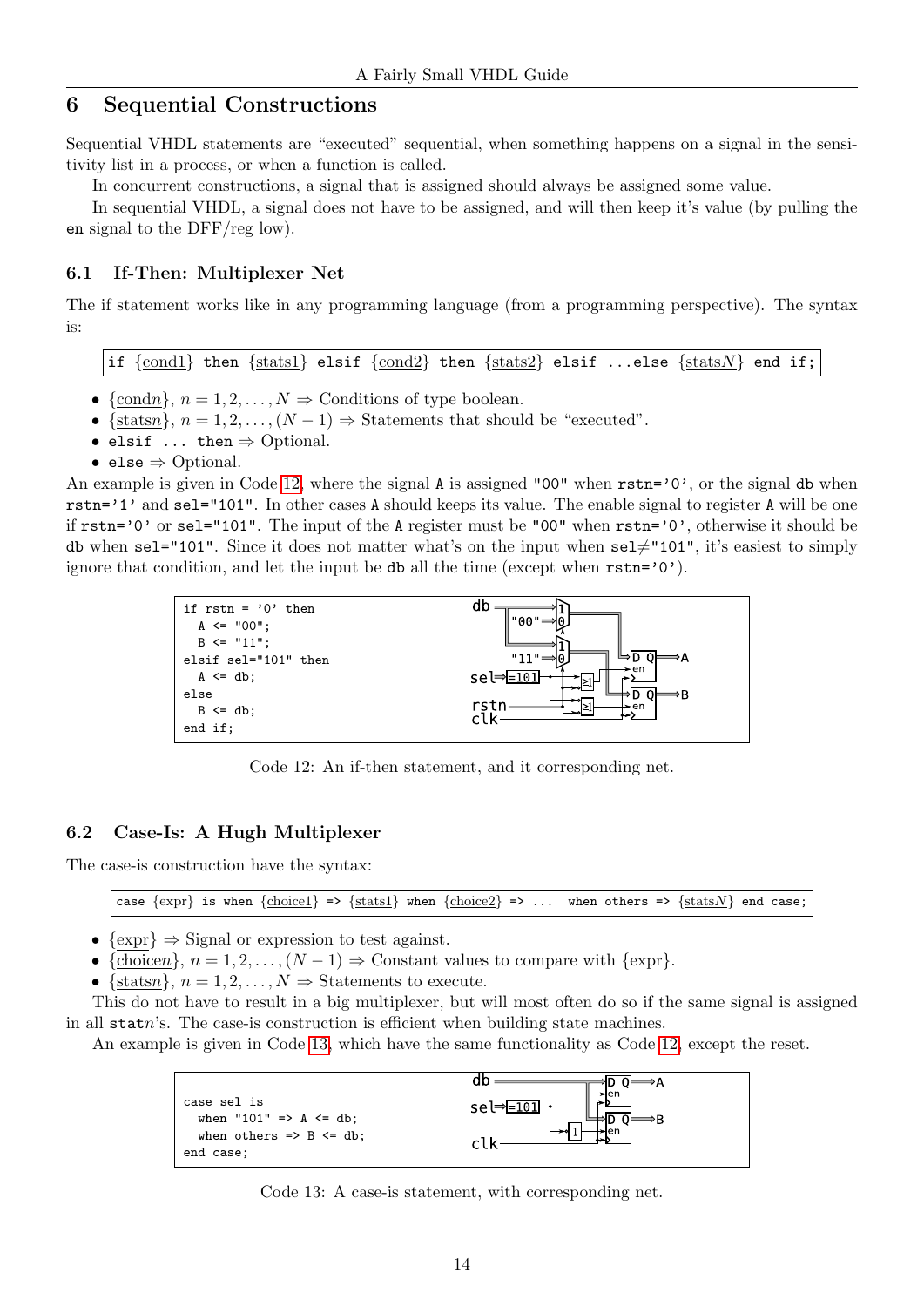## <span id="page-14-0"></span>6.3 For Loop: Simplifies Some Tasks

The for loop have the syntax:

```
{lname} : for {id} in {range} loop {stats} end loop;
```
- ${\{\text{lname}\}}$ :  $\Rightarrow$  Optional name for the loop.
- $\{\mathrm{id}\} \Rightarrow$  An integer, that will step through the range.
- $\{range\} \Rightarrow A \text{ range, like "5 to 9" or "a'range".}$
- $\{stats\} \Rightarrow \text{The statements that should be performed.}$

<span id="page-14-2"></span>Code [14](#page-14-2) illustrates the use of a for loop, where the operator "mod" is used in a "safe" way (i.e. not resulting in arithmetic hardware).



Code 14: A for loop, with corresponding net.

<span id="page-14-3"></span>Code [15](#page-14-3) illustrates a chain of XOR gates (the "XOR REDUCE" function).

```
variable tmp : std_logic;
---
tmp := '0';for i in x'range loop
  tmp := tmp xor x(i);end loop;
y \leq \text{tmp};
```


Code 15: Another for loop, with corresponding net.

#### <span id="page-14-1"></span>6.4 Variables vs Signals in Processes

How signals are treated in processes (that "runs" on clk):

- A signal is global within a module. All processes can access it, but only one should write to it.
- A signal is assigned a value using the " $\leq$ " operator.
- A signal corresponds to a DFF (or several, if the signal is a vector).
- Reading from the signal is reading the state of the output of the DFF.
- From a programming perspective, the signal value is updated at "end process;"
- A DFF that is not written to in a clock cycle, should keep it's value  $\Rightarrow$  en = false.
- A DFF that is written to several times in a clock cycle, should get the last written value.

Variables can be used as indexing variables (e.g. i in Code [15\)](#page-14-3), or writing a temporary wire (e.g. tmp). How variables are treated in processes:

- A variable is local within a process or function.
- A variable is assigned a value using the ":=" operator.
- An assignment of run time data to a variable corresponds to writing to a wire.
- If a variable is assigned several times in the same clock cycle, that corresponds to writing to several wires (as illustrated in Code [15\)](#page-14-3).
- From a programming perspective, the variable value is updated immediately.
- If a variable is not assigned a value, it should keep it's previous value. Hence you can use it as a DFF, but you should avoid it.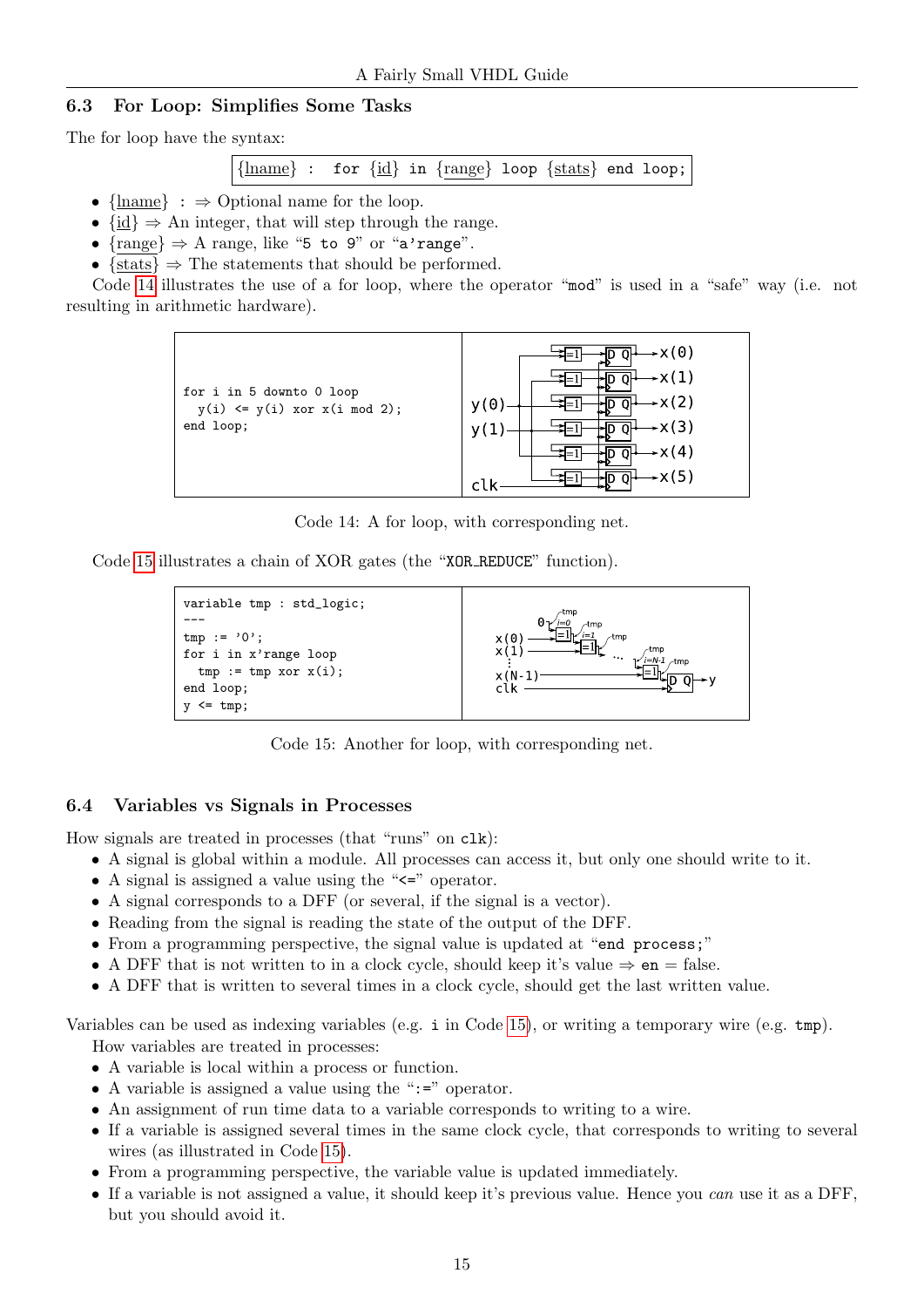## <span id="page-15-0"></span>7 Pipelining

Pipelining is used to speed up logics. A logic gate always contains a small delay (e.g. 3 ns). Lets say we have the combinational net depicted in Fig. 1, which have the following propagation characteristics:



Figure 1: A combinational net.

The signals must have time to propagate from the input register to the output register within one clock cycles. Those the clock frequency can be at most  $\frac{1}{15 \text{ ns}} \approx 66 \text{ MHz}$ .

If the requirement is a 150 MHz clock, this delay is not acceptable. We analyze and decompose the net into three different nets, as depicted in Fig. 2, with the following delays:

|                                                    | Net $1  $ Net $2  $ Net $3  $ |          |
|----------------------------------------------------|-------------------------------|----------|
| Shortest delay $\parallel$ 1.2 ns $\parallel$ 2 ns |                               | $2.6$ ns |
| Longest delay    6.4 ns    6.3 ns    4.5 ns        |                               |          |



Figure 2: The net decomposed into three different nets.

Now it is time to insert pipeline registers in the buses between the nets, as depicted in Fig. 3.



Figure 3: Pipeline registers inserted into the net.

The effect is that the longest delay in the system (from input or register to register or output) is now only 6.4 ns. Hence we can clock the system in at most  $\frac{1}{6.4 \text{ ns}} \approx 156 \text{ MHz.}$ 

<span id="page-15-3"></span>One important change: The output is not available at once. The different stages of the pipeline processes data that is a number of clock cycles late, as depicted in Table [10.](#page-15-3)

| Clock cycle | net1                        | net 2 | net 3 | Output       |
|-------------|-----------------------------|-------|-------|--------------|
|             |                             | 'old  | (old) | $\text{old}$ |
|             | $\mathcal{D}_{\mathcal{L}}$ |       | 'old  | (old)        |
|             | ৭                           |       |       | old          |
|             |                             |       |       |              |
|             |                             |       |       |              |

Table 10: The data sets processed by the different nets from Fig. 3.

This is the main idea with pipelining. Split the design into several stages, with one clock cycle delay per stage. If you need to feed data backwards, it's more tricky. The pitfall: Watch out so you don't mix data from different time sets, that belongs in different pipeline stages.

## References

- <span id="page-15-1"></span>[1] <http://www.altera.com/customertraining/webex/VHDL/player.html>
- <span id="page-15-2"></span>[2] <http://www.csee.umbc.edu/portal/help/VHDL/stdpkg.html>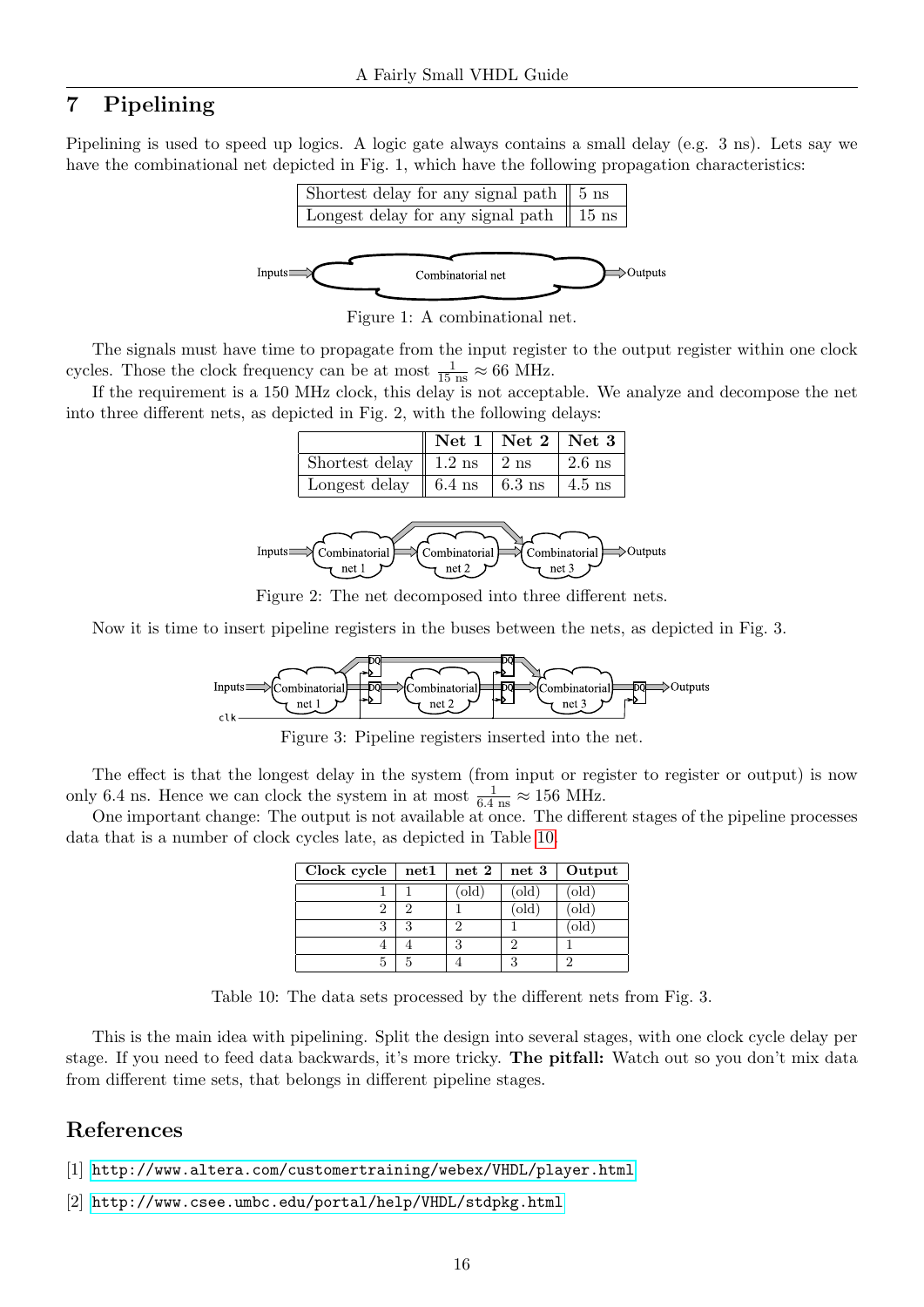## <span id="page-16-0"></span>Appendix A Misc Package Declarations

This appendix aims to give a quick-and-sloppy overview of the ieee packages. They are explained more in details in [\[2\]](#page-15-2).

Some packages are developed by IEEE (who defined the language), and some are developed (and owned) by Synopsys.

### Notations in this appendix:

- $sl \Rightarrow std\_logic.$
- $slv \Rightarrow std\_logic\_vector.$
- int  $\Rightarrow$  integer.
- nat  $\Rightarrow$  natural  $( \geq 0).$
- $S \Rightarrow$  signed.
- $U \Rightarrow$  unsigned.
- $SI \Rightarrow S$  or int or a combination, except (int, int).
- $UN \Rightarrow U$  or nat or a combina-
- 
- tion, except (nat, nat).
- 
- US  $\Rightarrow$  U or S.
- $\leq \frac{\leq}{\geq \neq}$   $\Rightarrow$  the six comparison operators <, <=, =, /=, >=, >.
- $a\omega x \Rightarrow$  the operators and, nand, or, nor, xor and xnor.

By default (without any library or use statement), VHDL defines basic types (bit, bit vector, integer, natural, boolean, string, real, time) and some operations on those.

Warning: There are two packages called ieee.std\_logic\_arith. One from IEEE, and one from Synopsys. A computer can have any of them installed, which reduces the portability of the code. Avoid those.

## <span id="page-16-1"></span>A.1 ieee.std\_logic\_1164

The "standard" package for synthesizable code.

Types

- std\_logic  $\Rightarrow$  {'U','X','O','1','Z','W','L','H','-'}.
- std\_logic\_vector  $\Rightarrow$  array (natural range  $\langle \rangle$ ) of std\_logic.
- ...and more.
- Functions/operators
	- not sl. • not slv.

• sl aox sl. • slv aox slv.

- rising\_edge(sl).
- falling\_edge(sl).

## <span id="page-16-2"></span>A.2 ieee.numeric\_std

Contains the definitions of the types SIGNED and UNSIGNED, and the operators on those and on int/nat. Types

• SIGNED, UNSIGNED  $\Rightarrow$  same def as slv, but own types.

## Functions/operators

- UN+UN, SI+SI, +US.
- $\bullet$  UN-UN, SI-SI, -S.
- UN\*UN, SI\*SI.
- UN/UN,  $SI/SI \Rightarrow Do$  not use.
- UN mod UN, SI mod  $SI \Rightarrow Do$  not use.
- UN rem UN, SI rem  $SI \Rightarrow Do$  not use.
- abs S.
- $UN \leq \equiv UN, SI \leq \equiv SI.$
- SHIFT LEFT(US,nat), SHIFT RIGHT(US,nat).
- ROTATE LEFT(US,nat), ROTATE RIGHT(US,nat).
- US sll int, US srl int.
- US rol int, US ror int.
- RESIZE(US,nat).
- TO\_INTEGER(US)  $\Rightarrow$  S  $\rightarrow$  int, U  $\rightarrow$  nat.
- TO\_UNSIGNED(nat,nat)  $\Rightarrow$  First operand = "the signal".
- TO\_SIGNED(int,nat).
- not  $US \Rightarrow$  bitwise not.
- U aox U, S aox S.
- STD\_LOGIC\_VECTOR(...), UNSIGNED(...), SIGNED(...)  $\Rightarrow$  convert between S, U and slv.